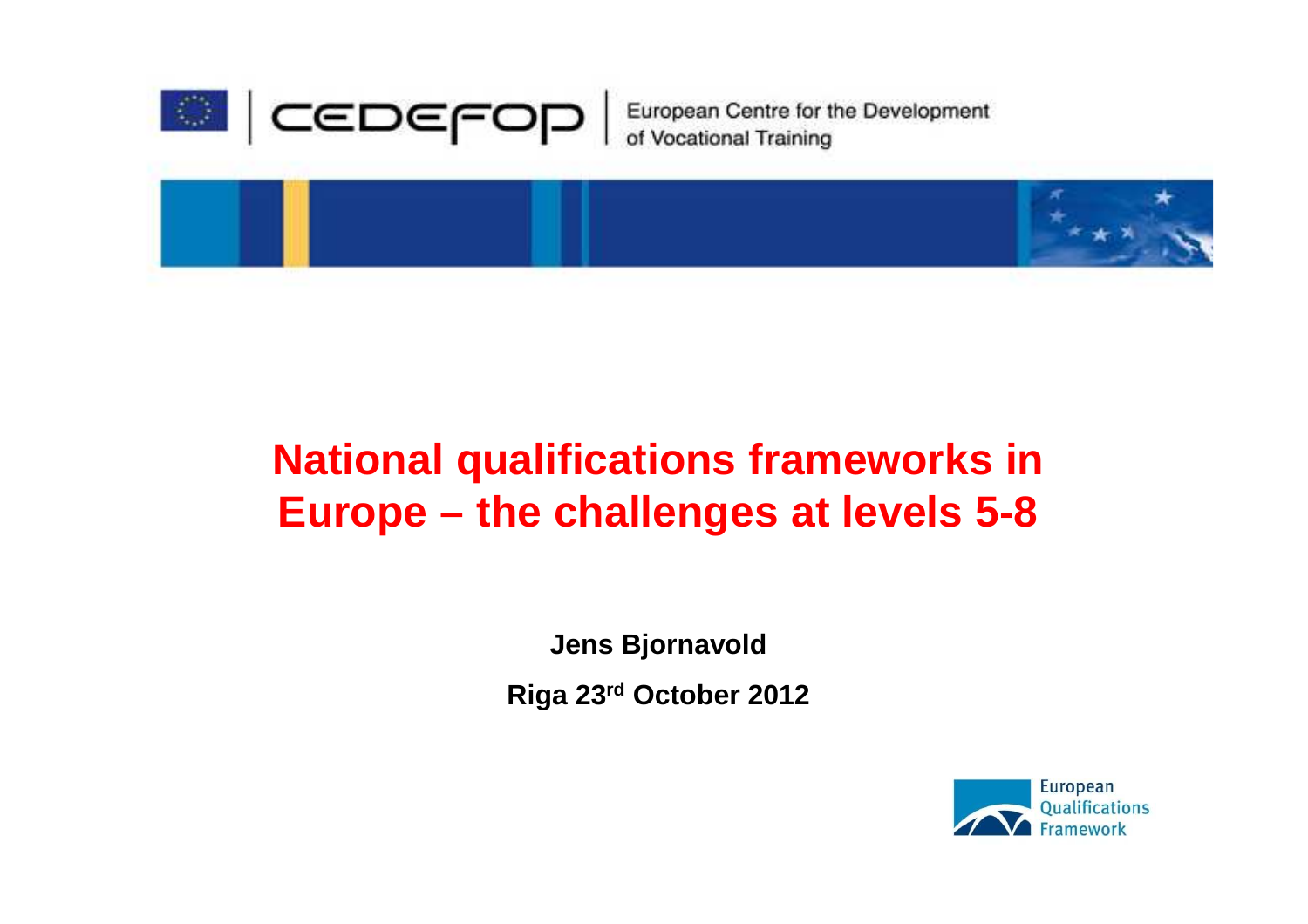

### **Cedefop mapping of NQF-developments 2012**

- $\bullet$ **Covers a total of 41 frameworks (3 in Belgium, 3 in the UK)**
- $\bullet$ 27 EU member states
- $\bullet$ 3 EEA countries (Iceland, Liechtenstein and Norway)
- $\bullet$ 5 candidate countries (Croatia, Montenegro, Serbia, FYROM and Turkey)
- $\bullet$ Switzerland (joined EQF cooperation in 2012)

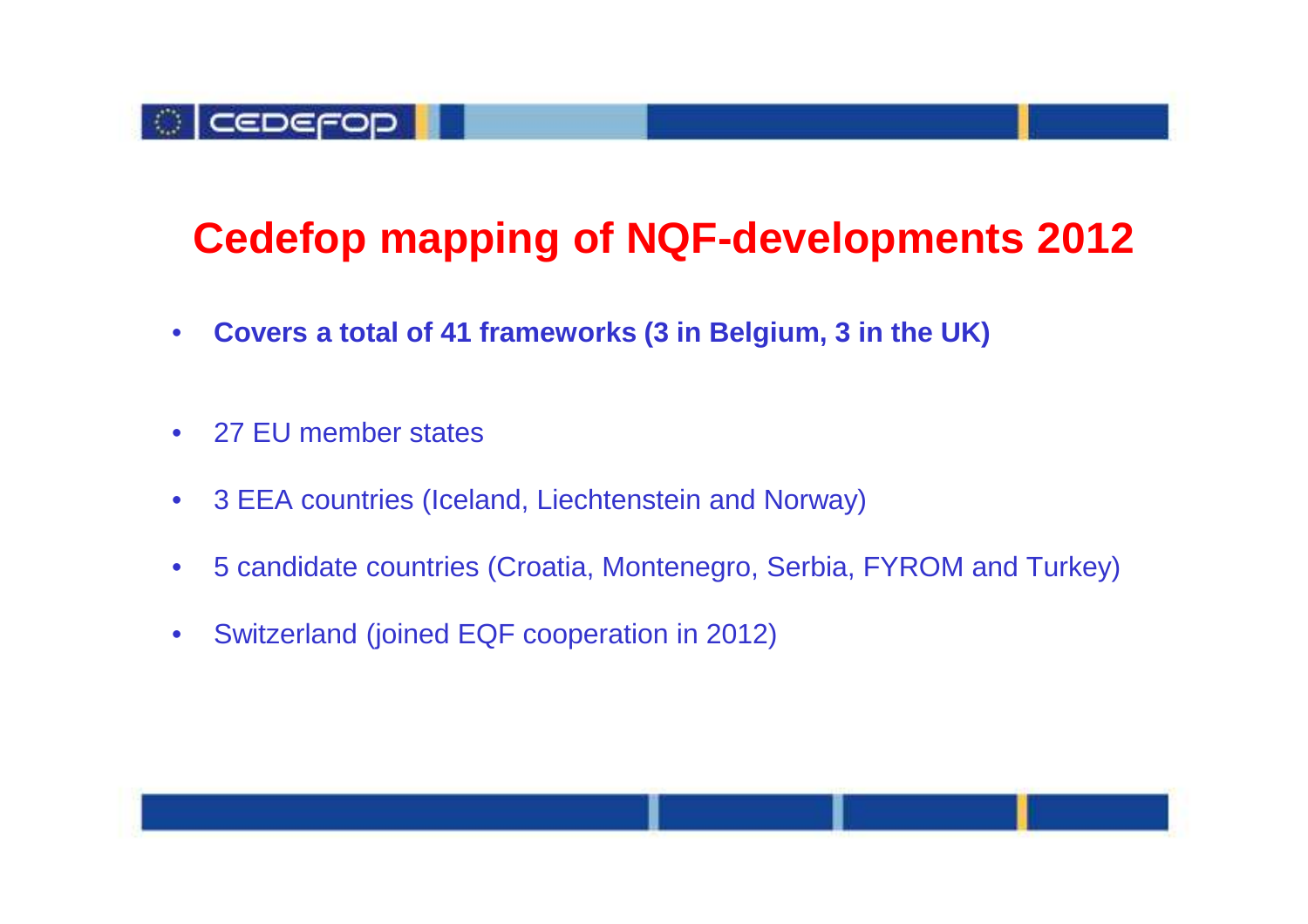

### **Design of NQFs - October 2012**

- 29 countries are developing/have designed NQFs for lifelong learning, covering all levels and types of qualifications;
- • Frameworks in the Czech Republic, France, Italy, Switzerland, UK (England/Northern Ireland) cover limited range of qualifications or consist of a range of various frameworks for parts of E&T;
- 21 NQFs have been formally adopted (by decrees, laws, formal agreements and/or amendments to existing legislation);
- A limited number of countries have still to decide on the scope of their frameworks

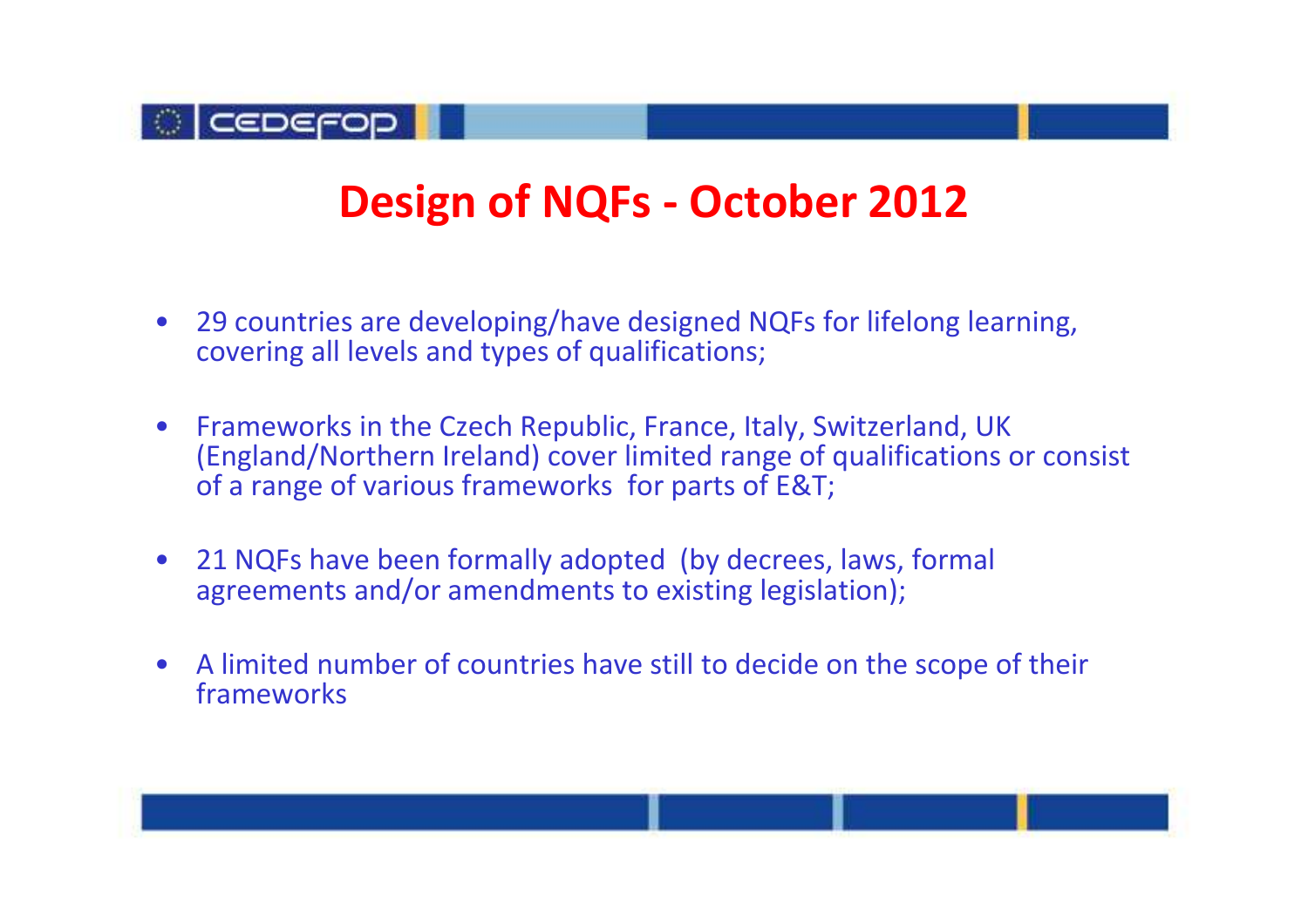

## **Design and implementation of NQFs October 2012**

- • 26 countries have proposed an 8-level framework, others with 5, 7, 9, 10 or 12 levels:
- $\bullet$  All countries have introduced learning outcomes-based level descriptors;
- • France, Ireland, Malta, UK, Czech Republic (vocational qualifications) have fully implemented NQFs;
- $\bullet$  8-10 NQFs have reached early operational stage (e.g. Denmark, Belgium (FL), Netherlands, Portugal….);

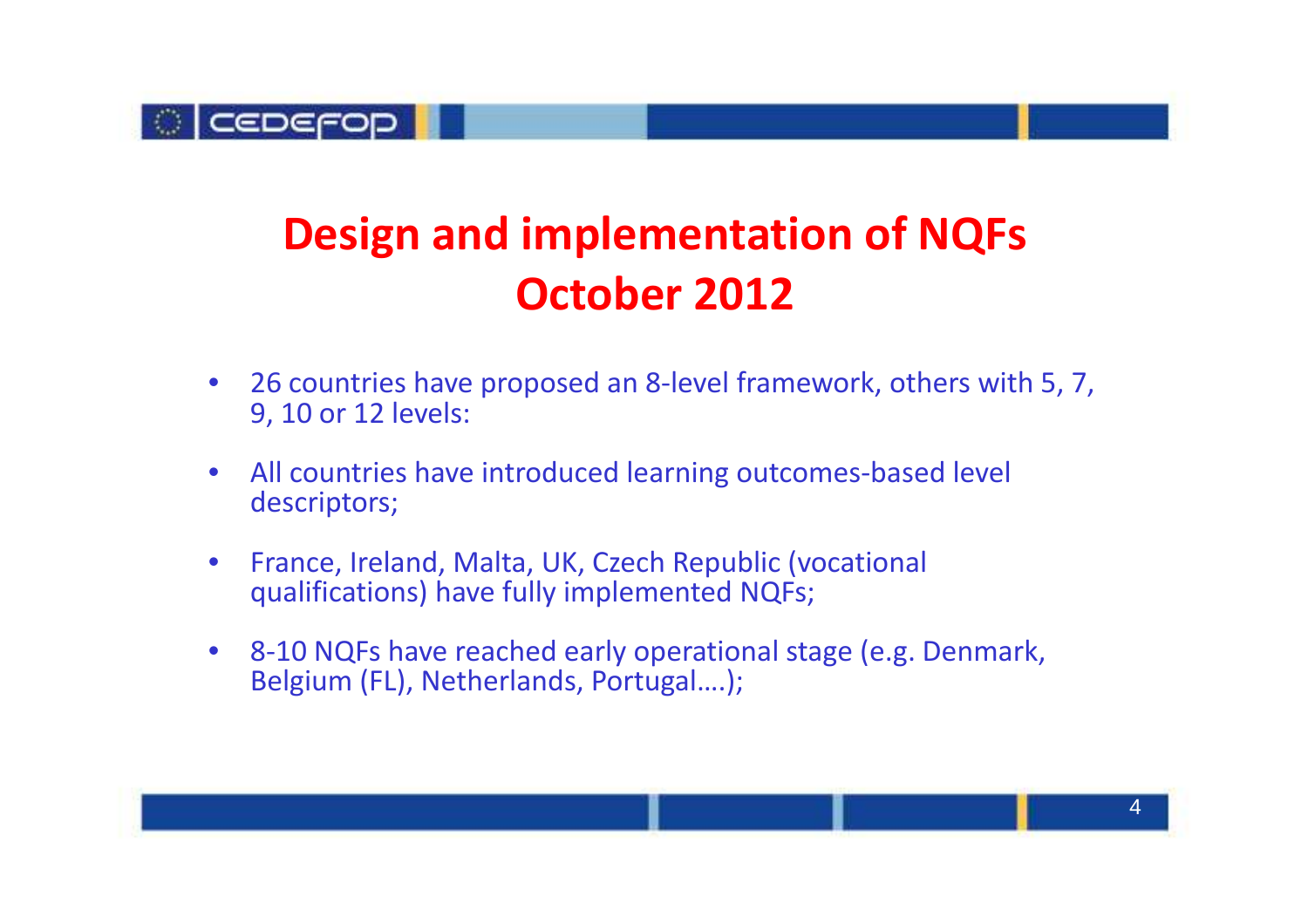#### **OLCEDEFOD**

### **Common objectives – different ambitions**

- $\bullet$  NQFs are seen as key instruments to achieve the link to EQF (15 countries have completed referencing to EQF so far);
- NQFs are accepted by all countries as <u>communication and transparency</u> tools - making the existing qualifications system more transparent, clarify relationships between qualifications;
- Some countries, e.g. Croatia, Iceland, Poland, Romania see their frameworks as tools to support reform;
- The objectives of the frameworks change as they mature; ambitions tend to increase over time.

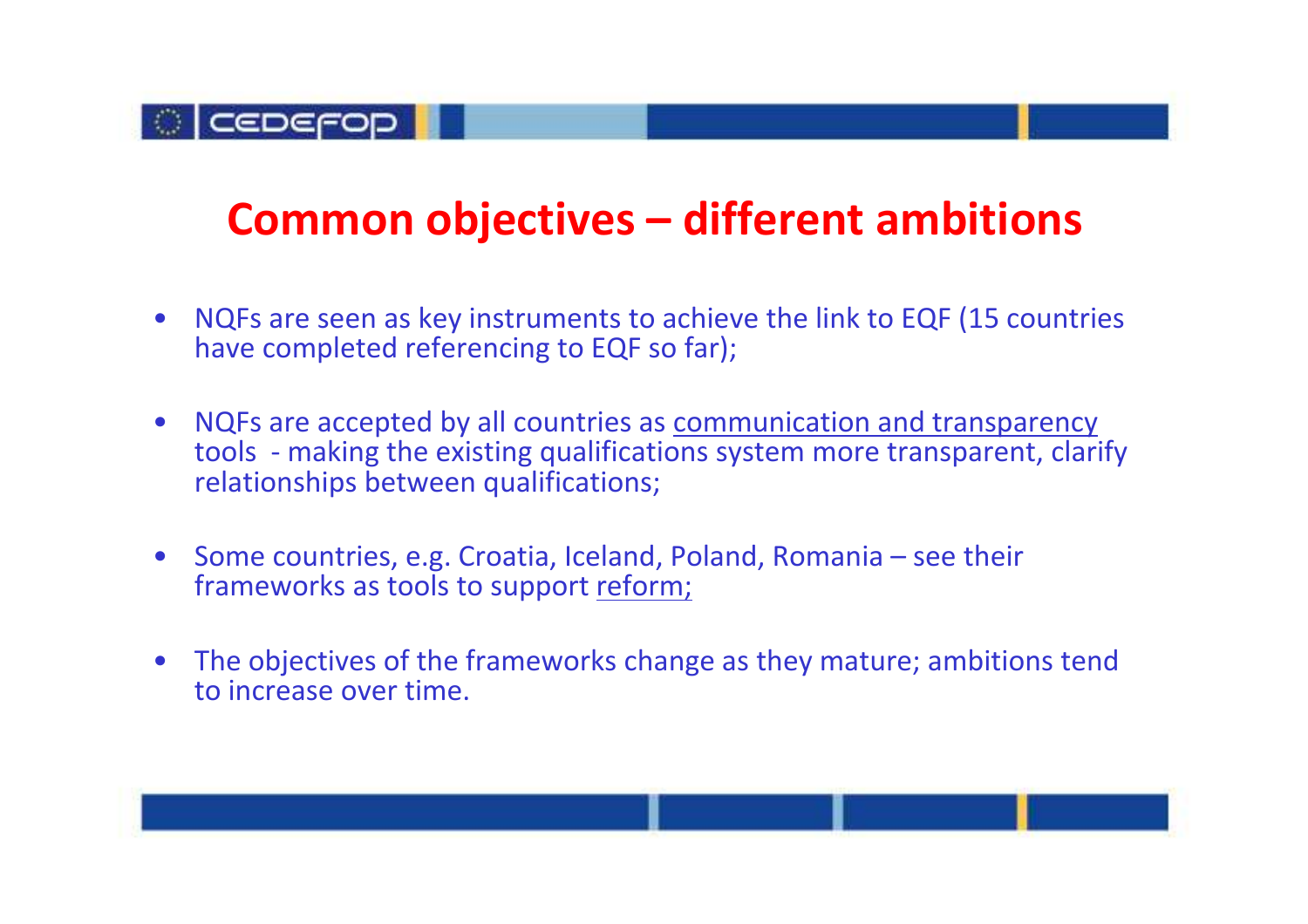

# **The higher levels of the NQFs**

- $\bullet$  Higher levels of education and training are sometimes seen as the 'territory' of universities and academic education and training
- $\bullet$  The existence of two European qualifications frameworks, the EQF and the qualifications frameworks for the European higher education area (QF-EHEA) demonstrates this
- $\bullet$  While universities play a key role, higher levels of education and training are characterised by an increasing multitude of providers and qualifications
	- A first distinction between qualifications with an academic orientation and qualifications with a professional/vocational orientation
	- – A second distinction between qualifications facilitating further education and learning and qualifications with a direct labour market orientation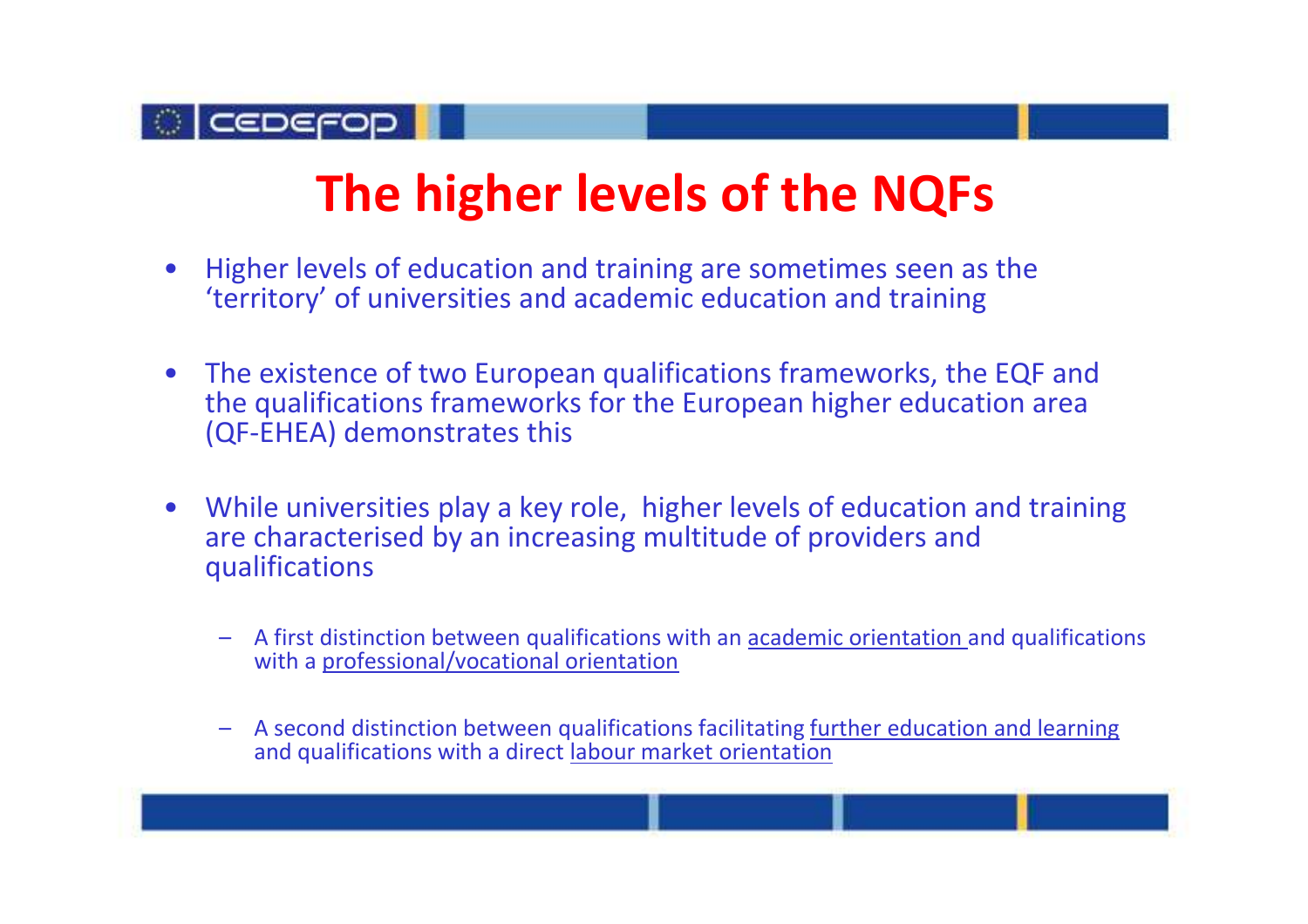

# **Level 5**

Level 5 lies at the cross-roads of general, vocational and academic education and training

- -A few cases of general upper secondary qualifications at level 5
- Vocational upper secondary qualifications are quite common at NQF level 5
- Post secondary VET organised outside the higher education sector - is a significant qualification in many countries
- Short cycle higher education organised by higher education institutions - are normally conceived as building blocks for degree studies, exists in a majority of European countries.

Precise statistics lack, but the number of students in ISCED 5a and 5b programmes (EU + candidate countries) was in 2009 approximately 26 million, of which 6 million followed the vocationally oriented 5b programmes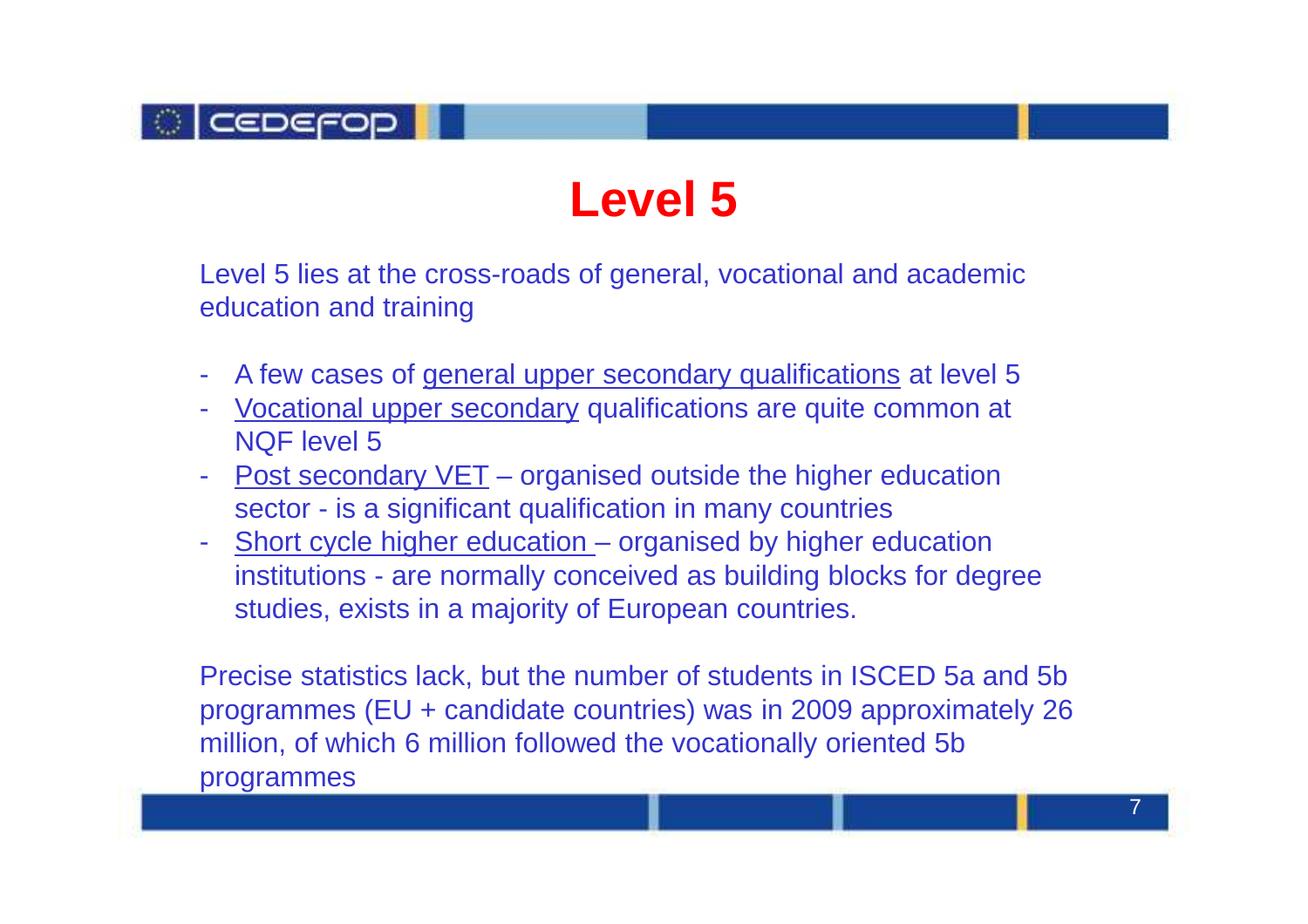

### **The balancing of academic and vocational profiles at levels 5-8**

- $\bullet$  Policy emphasis on academic tertiary education and lack of focus on vocational orientation at this level (Greece and Portugal);
- • Integrated qualifications systems seeking to strengthen overall labour market relevance: France;
- • Vocationally oriented tertiary education and integrated part of higher education policies:
	- • higher professional education and university education increasingly integrated: Norway;
	- • higher professional education and university education kept separate (Czech Republic, Denmark, the Netherlands, Finland;
- •Limited introduction of dual system principles, Germany, Sweden;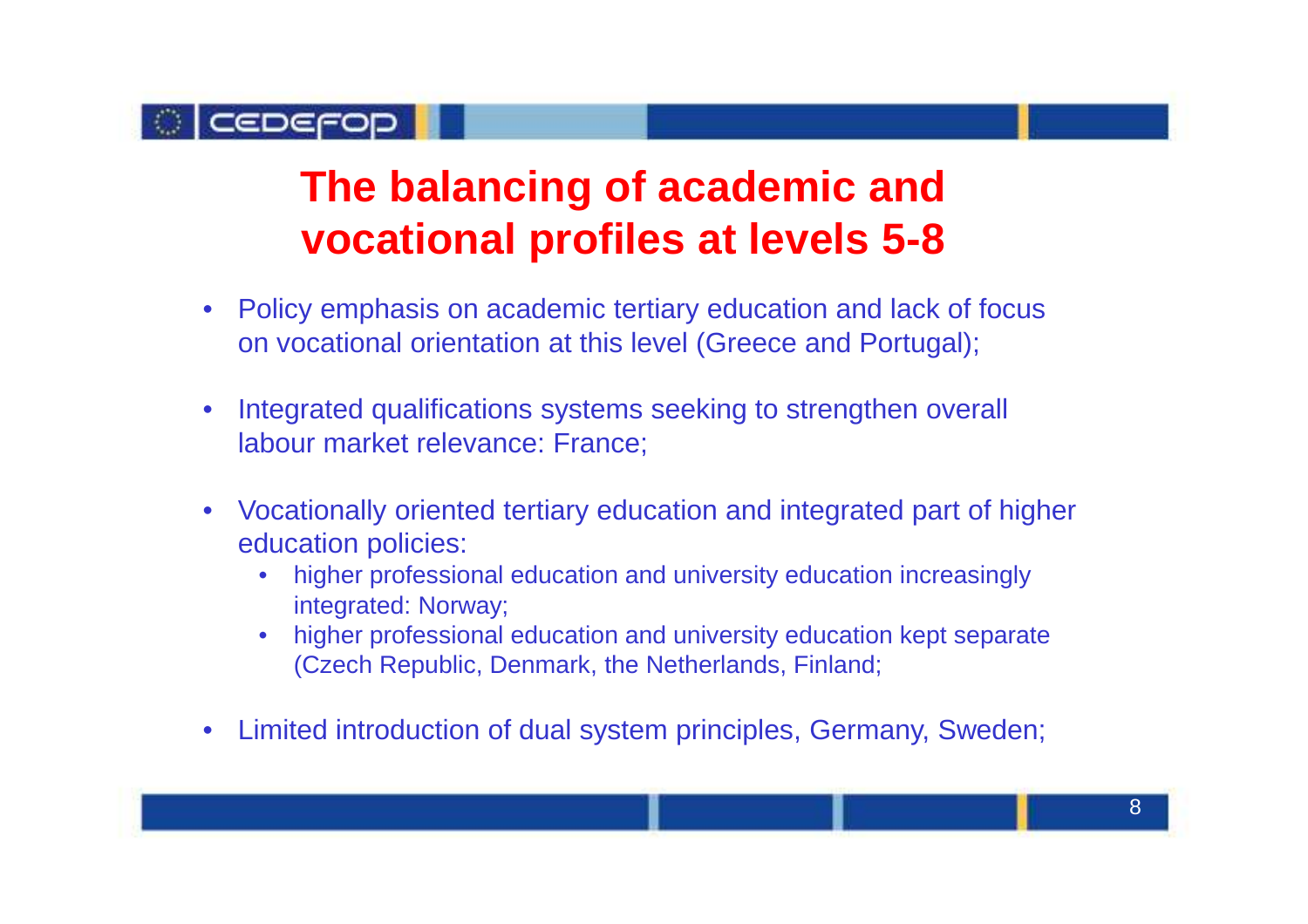

### **New stakeholders and cooperation modes at levels 5-8**

- Employer involvement in curriculum development (Denmark)
- Work based assignments and company based thesis work (Finland, UK)
- Apprenticeships (France, Netherlands, Norway)
- Private, corporate education and training (Germany, Ireland)
- Courses tailored to company needs (Netherlands)
- Fully work-based learning (Germany)

Resistance towards this opening up of tertiary education and training to the labour market is strong in some countries (Greece, Portugal, Romania…)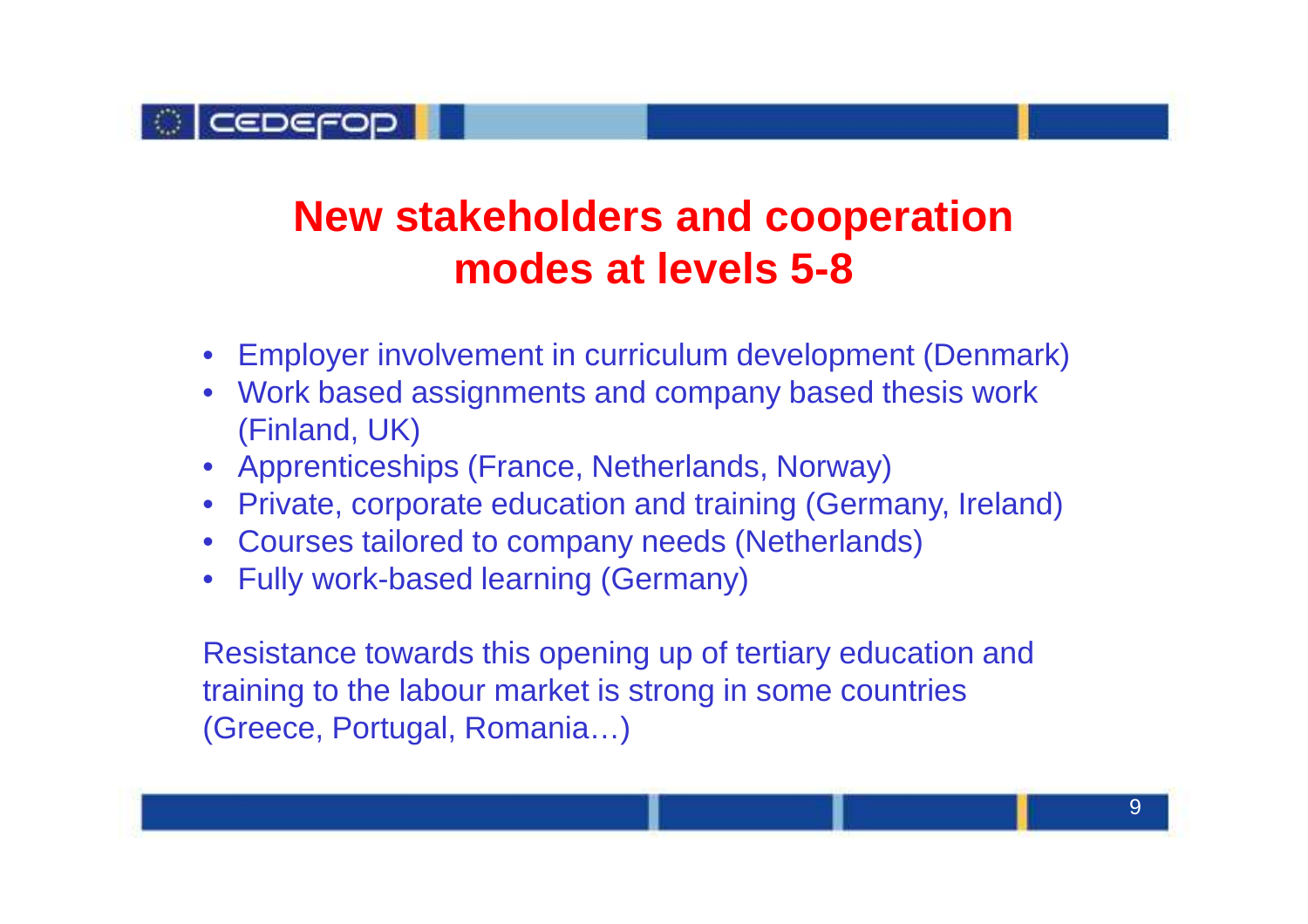

### **The added value of NQFs**

NQFs can play an important role in increasing the transparency of qualifications at higher levels, notably by demonstrating

- the different profiles knowledge, skills and/or competences
- the mix of purposes for further learning or employment
- the vertical and horizontal linkages between qualifications and implications for access, transfer and progress

NQFs can be developed into platforms for dialogue and participation, suitable for addressing

- imbalances between qualifications types and levels
- missing qualifications
- the overall balance of education and training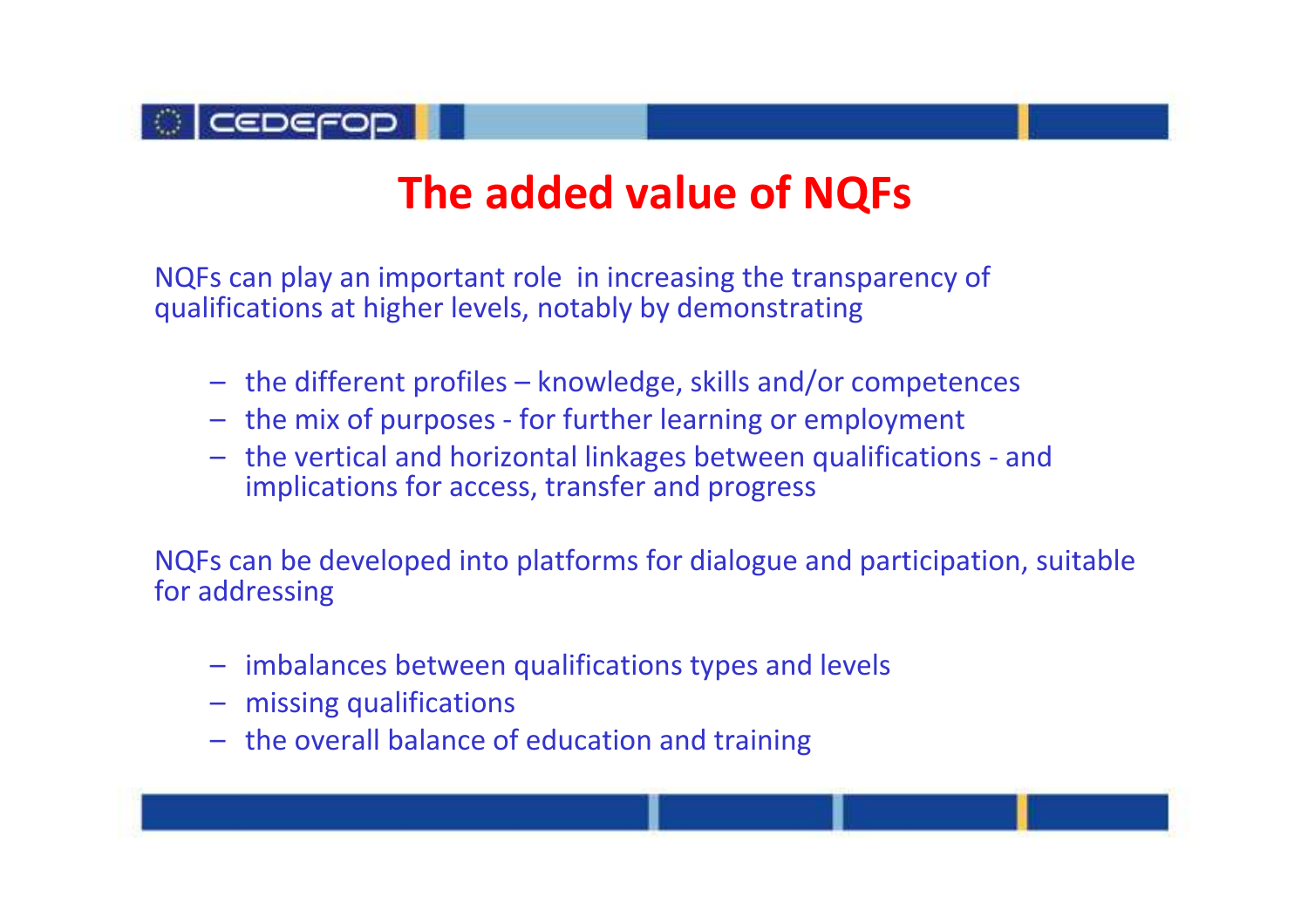

### **NQFs – possible shortcomings**

Different designs influence the ability of NQFs to promote transparency of qualifications at levels 5-8:

- Some national frameworks cover only a part of national qualifications (for example the Czech NQF addressing VET)
- Some countries operate with a multitude of partly related sub-<br>Conveniently final part (Newtherm technol) frameworks (like England/Northern Ireland)
- • Some NQFs draw a line between levels 1-5 and 6-8, leaving higher levels to the university sector (Denmark, Greece, Iceland)
- • Some use separate descriptors for levels 6-8, distinguishing between academically and vocationally oriented qualifications (Austria and Belgium)
- Some use sub-levels (for example Norway for 5 and 6)
- • **A majority of countries uses the same descriptors for all levels - explicitly avoiding borderlines (Germany, Finland, Sweden….)**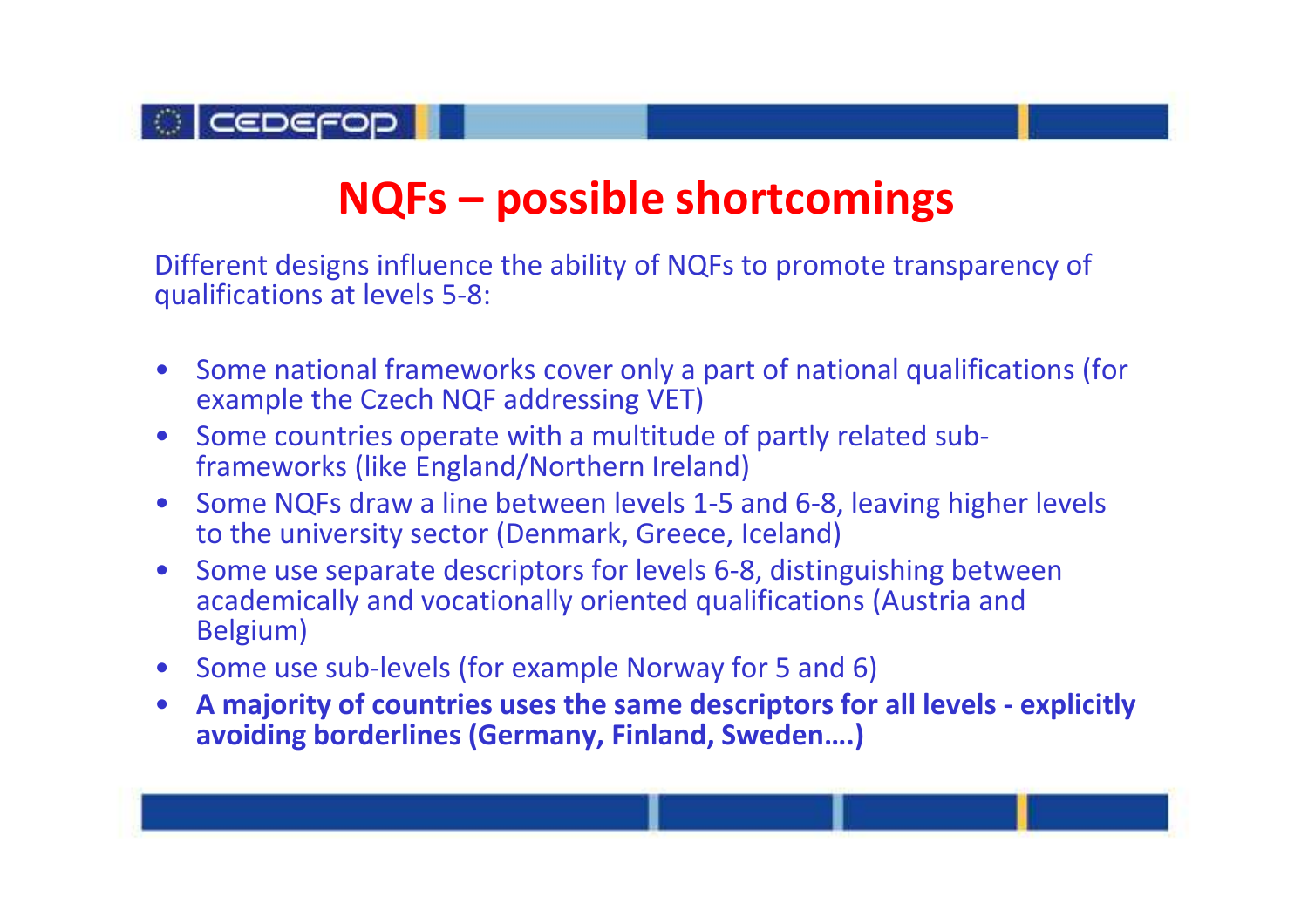

#### **European comparability?**

15 countries have now completed the referencing to the EQF. All countries (apart from England, Northern Ireland and Wales) have included higher level qualifications.

Apart from the ' automatic ' referencing of Bachelors, Masters and Doctorates to 6-8, the following issues can be identified:

- The suggestion from countries to place general upper secondary qualifications at EQF level 5 (German 'Abitur' and Dutch VWO) has been opposed and so far not carried out
- The Meister is mostly placed at level 5, in Germany at level 6
- Some countries place a limited number of upper secondary VET qualifications at level 5
- Short cycle tertiary qualifications are located to both 5 and 6
- Several countries refer vocationally/professionally oriented qualifications to level 7 (for example military, police, agriculture etc.)
- We find a few examples of professionally oriented qualifications referred to level 8, these are commonly specialisations rather than full qualifications.